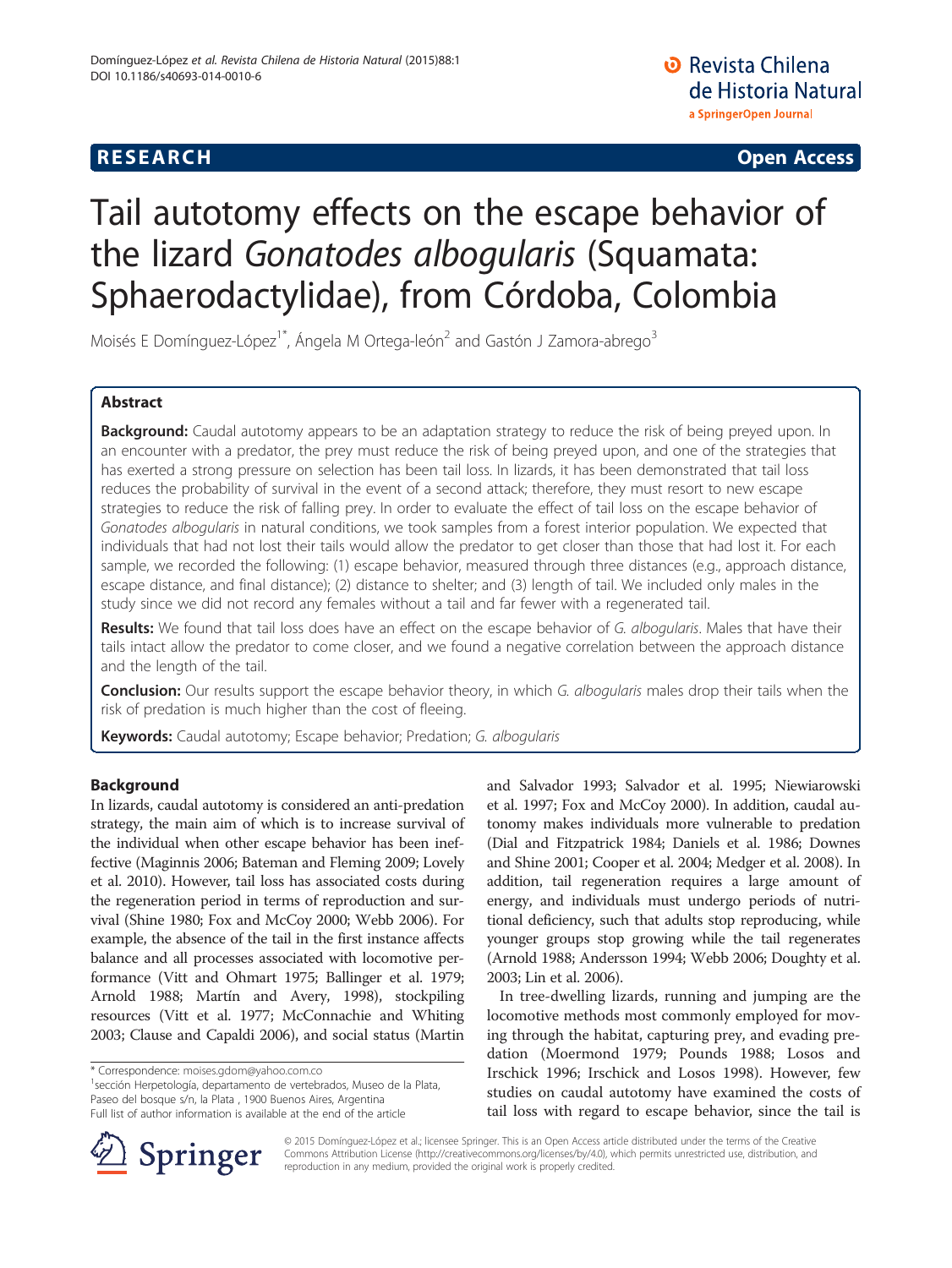used for gripping the substrate or for propelling the body during movement as well as for speed and resilience (Toro et al. [2003, 2004;](#page-5-0) Lailvaux and Irschick [2007](#page-5-0); Fleming and Bateman [2011](#page-4-0)). In the *Anolis* genus of lizard, patterns of movement and the position of the tail can affect its ability to jump and consequently its escape agility (Higham et al. [2001](#page-5-0); Gillis et al. [2009\)](#page-5-0). In some species of geckos, it has been demonstrated that the tail determines the direction of the body when moving from one place to another, which helps it to avoid predation (Jusufi et al. [2008](#page-5-0); Sun et al. [2009;](#page-5-0) Ding et al. [2012](#page-5-0)). Thus, lizards develop early escape behaviors in order to minimize the negative consequences of caudal autotomy (Cooper [2003, 2007\)](#page-5-0), as well as implementing search behaviors for anti-predation shelters (Formanowicz et al. [1990](#page-5-0); Langkilde et al. [2005](#page-5-0); Zhao et al. [2008\)](#page-5-0). Ultimately, however, any post-caudal autotomy behavior potentially reduces the individual's adaptation capacity (Maginnis [2006](#page-5-0); Gillis et al. [2009;](#page-5-0) Fleming and Bateman [2011](#page-4-0)).

Within this context, we used the Gonatodes albogularis lizard as a model, and we examined the effects that caudal autotomy has on escape behavior. Specifically, we concentrated on answering the following questions: (i) Are there significant differences in the approach distances of a potential predator between individuals with their tails intact and those without tails or with partially regenerated tails?; (ii) Does the length of the tail have a significant relationship with the approach distance, the final distance, and the escape distance?; and (iii) Are there significant differences in the shelter distances between individuals with their tails intact and those without tails or with partially regenerated tails? For this exercise, we concentrated on males, since no females with caudal autotomy were found while the study was being carried out.

#### Methods

### Study area

Fieldwork was conducted in a tropical dry forest relict (Tr-DF) to the south of the Department of Córdoba, Columbia. The study site is located at a height of 12 m above see level, between 08°34′48.7″N and 75°42′28.4″W. The median annual temperature is 28°C with 1,300 mm of annual rainfall distributed in a unimodal-biseasonal pattern (e.g., dry season and rainy season). Notably, the study site belongs to one of the last wooded outposts in the Department of Córdoba and in the Caribbean region, in the biogeographical province of Choco-Magdalena (Hernández-Camacho et al. [1992](#page-5-0)).

# Study model

The yellow-headed gecko Gonatodes albogularis (Duméril & Bibron, 1836) is a relatively small (up to 51.0 mm in rostrum-cloacal length), diurnal, tree-dwelling lizard of the Sphaerodactylidae family, and native to the lowlands of Chiapas, México on the Pacific watershed and Guatemala on the Atlantic watershed, extending to the south down to the northwest of Columbia and western Venezuela (Savage [2002\)](#page-5-0) and also found on islands such as Aruba, Curacao, Tortuga, La Orchila, Gorgona, La Española, Jamaica, The Cayman Islands, and Cuba (Krysko [2005](#page-5-0)). It lives in dry and wet tropical forests, both in primary and secondary forests, and in open areas, from sea level up to a maximum altitude of 1,500 m (Rivero-Blanco [1979](#page-5-0); Köhler [2003](#page-5-0); Schargel [2008](#page-5-0)). They are generally found in proximity to tree trunks, but they can also be observed in cracks in rocks and rarely on fallen leaves. They present with marked sexual dimorphism: male adults have a black body, a whitish stomach, an orange-colored or dark yellow head, a black retina, and white distal end of the tail; while females present with a coffee-colored base upon which there are many light spots, from white to cream, across the whole body, but without the white tail tip. They do not have movable eyelids; the body and the head are covered with granular scales, and the fingers are cylindrical with non-retractable claws (Ellingson [1994](#page-5-0)). The natural predators of this species are larger lizards and some species of snakes, birds, and mammals (Fitch [1973](#page-5-0); Bello [2000\)](#page-4-0).

## Fieldwork

The samples were taken between March and April of 2012. During sample collection, we used the free search method without restrictions between 0900 and 1700 hours. For the escape behaviors, a potential predator was simulated by a person, always the same individual, who always approached at a constant speed (1 m s−<sup>1</sup> ). Once each individual was located, we recorded the first reaction that it demonstrated (e.g., movement of the head, of the tail, or any other reaction) as an indication that the 'prey' had detected the 'predator'. The escape behavior was measured in the following way: (i) the 'predator' placed himself at a distance of 5.0 m and began the approach towards each individual directly and in a straight line, at a constant speed; (ii) once the lizard began its escape behavior, the 'predator' stopped. Immediately afterwards, the approach distance, the escape distance, and the final distance were measured. All distances were taken in a straight line using a tape measure. The approach distance was defined as the distance between the 'predator' and the lizard at the moment in which the latter began its escape. The escape distance was the distance between the lizard's initial resting place and the point at which it stopped after its escape; and the final distance was the distance between the 'predator' and the point at which the lizard stopped after its escape (Bauwens and Thoen [1981;](#page-4-0) Bulova [1994;](#page-5-0) Vanhooydonck et al. [2007](#page-5-0)). If the lizard ran and hid (e.g., in a crack and underneath fallen leaves), the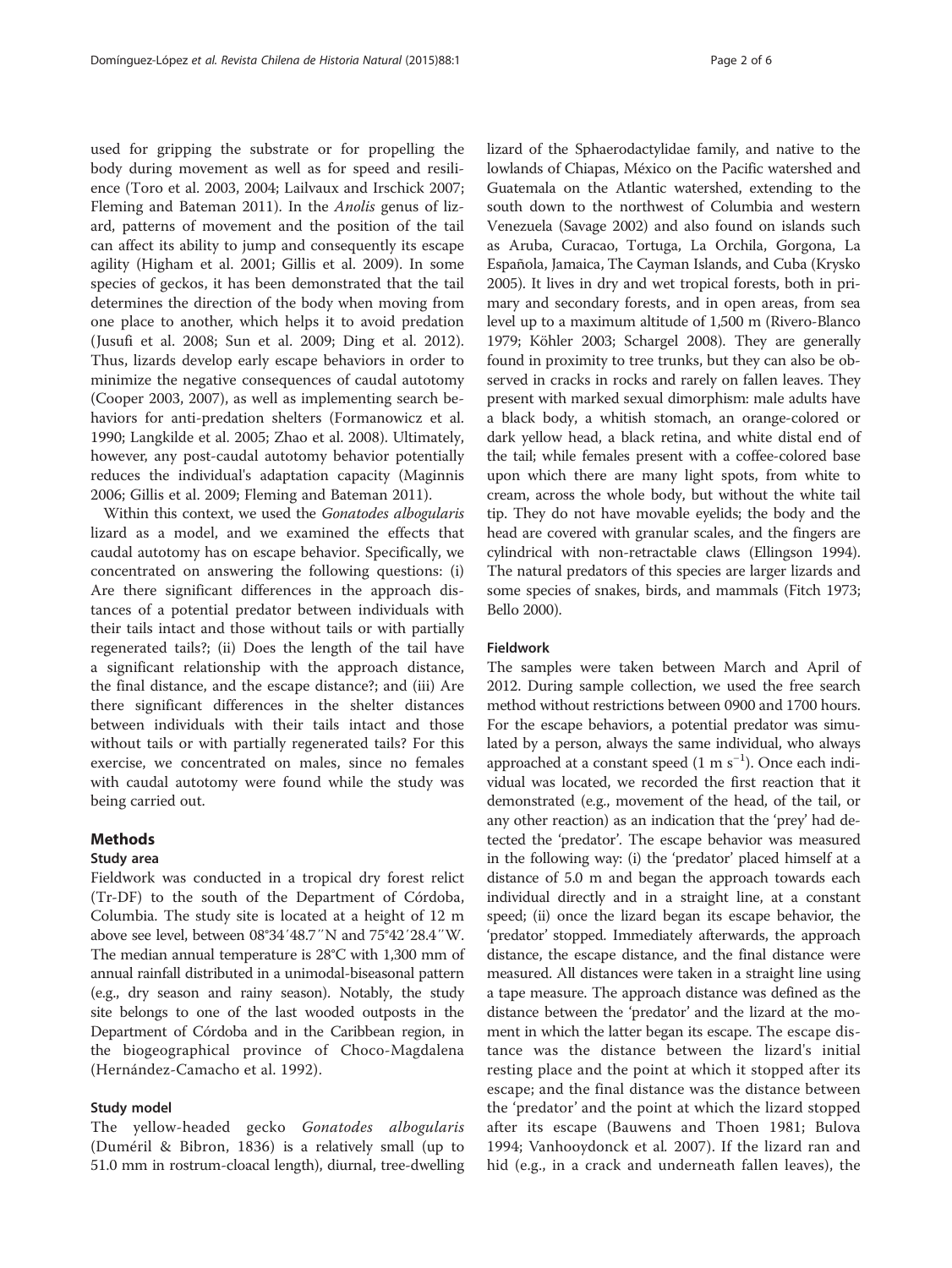In addition to these distances, the distance to the nearest place of shelter was also measured. This was the distance between the initial position of the individual and the place that it disappeared from view (e.g., crack, hollow, and tree bark).

Once the observations had been taken, all of the individuals were captured and measured (rostrum-cloacal length (RCL); tail length (TL)) with an analog Vernier caliper (precision 0.1 mm). The state of the tail was also recorded (e.g., tail intact, missing tail, and with regenerated tail). Only those individuals with a RCL higher than the minimum for sexual maturity (30.1 mm for males and 31.7 for females; Serrano-Cardozo et al. [2007](#page-5-0)) were included in the sample.

#### Statistical analysis

All of the variables were transformed (Log10) before carrying out the analysis. In order to see whether escape behavior differs depending on the state of the tail, a multivariate analysis of variance (MANOVA) and an analysis of variance (ANOVA) were applied using STA-TISTICA 2001 Version 8.0, with the state of the tail as a factor and the approach distance, escape distance, final distance, and the distance to shelter as dependent variables. Subsequently, with a post hoc analysis (Tukey), we identified which comparisons accounted for significant differences (Dytham [1999\)](#page-5-0). Finally, we used a Pearson correlation to examine if there was any relationship between tail size and escape behavior.

#### Results

We recorded a total of 79 male adults and found individuals with tails in different states (e.g., intact, absent, and regenerated). We found that tail loss does have an effect on escape behavior. The multivariate analysis of variance allowed us to observe that the state of the tail has an effect on escape behavior ( $F_{2,76}$  = 67.765, P = 0.0001). The analysis of variance showed that the approach distance differed significantly between tail states ( $F_{2,76} = 52.898$ ,  $P = 0.00001$ ; Figure 1). However, with regard to the escape distance and the final difference there, were no significant differences  $(F_{2,76} = 2.5680, P = 0.08333; F_{2,76} = 0.36929, P = 0.69246;$ Figure 2 and [3,](#page-3-0) respectively). Tukey's post hoc analysis revealed differences in the approach distance between individuals with an intact tail and the other groups (e.g., absent tail and regenerated tail; Table [1\)](#page-3-0).

We also observed that individuals with tails in different states of regeneration were found in different places within the microhabitat with regard to the closeness to, or distance from, places of safety. The analysis of variance showed differences in the distance to shelter between individuals with different tail states ( $F_{2,76}$  = 12.956,  $P = 0.00001$ ; Figure [4](#page-3-0)). The *post hoc* analysis revealed differences between individuals with an intact tail and the other groups (e.g., absent tail and regenerated tail; Table [1\)](#page-3-0).

Tail length seems to be related to escape behavior to a large degree. The correlation analysis showed that there is a significant negative correlation between the approach distance and the length of the tail  $(r = -0.71, P > 0.05;$ Figure [5](#page-3-0)). In other words, when individuals have a longer tail, they allow the predator to come closer, while escape

> $0.50$  $0.48$

 $0.46$ 



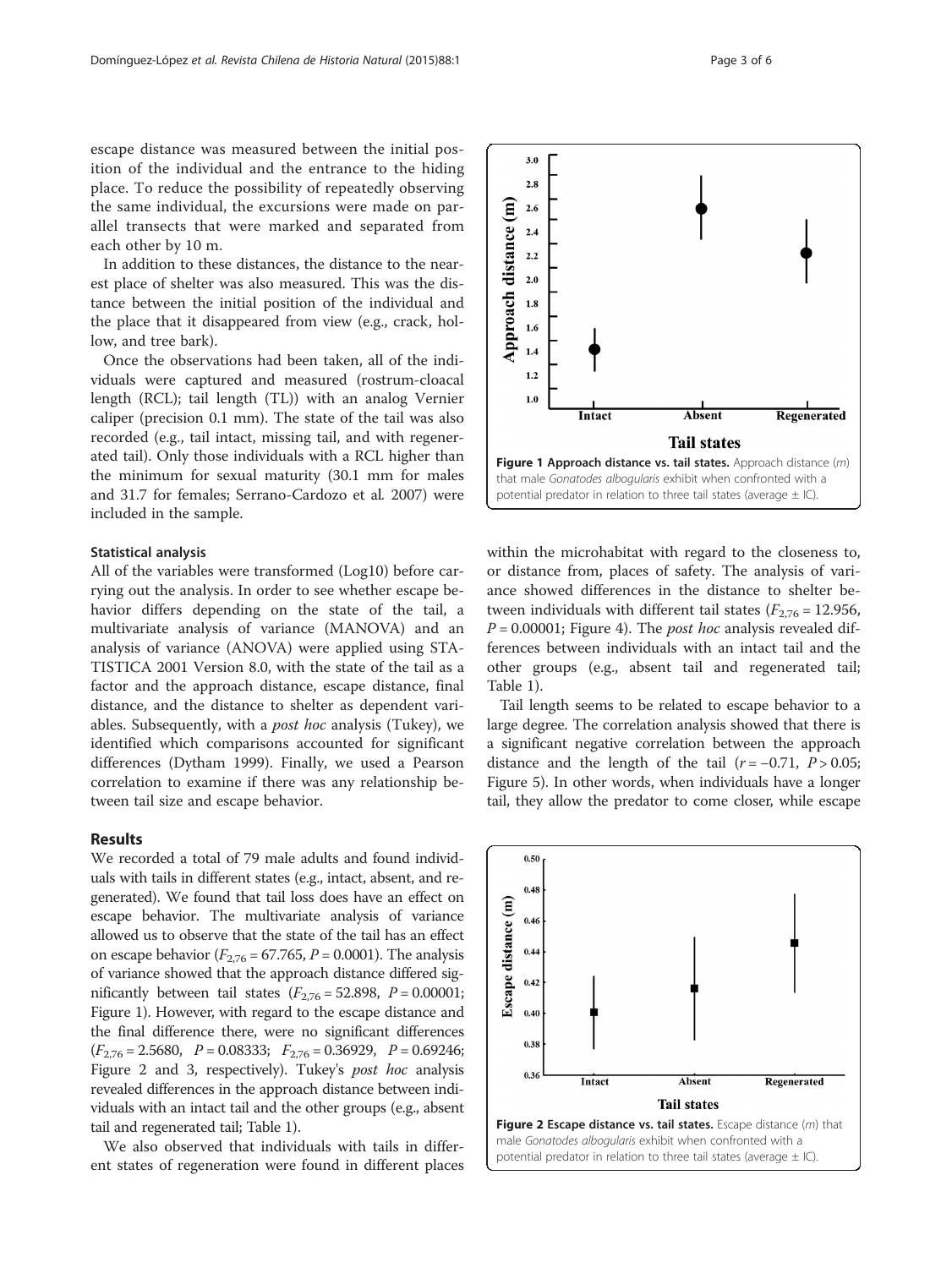#### <span id="page-3-0"></span>Table 1 Tukey's a posteriori analysis

| Tail        | Intact             | Absent             |
|-------------|--------------------|--------------------|
| Intact      |                    |                    |
| Absent      | 0.000109; 0.000119 |                    |
| Regenerated | 0.000109; 0.024502 | 0.265345; 0.094200 |

This analysis shows the comparisons between individuals with intact, absent, or regenerated tail regarding approach distance (first values) and refuge distance (second values).

distances and final distances were not related to tail length  $(r = -0.15, P > 0.05; r = -0.08, P > 0.05, respectively).$ 

# **Discussion**

Our results demonstrate that tail loss does have an effect on the escape behavior of the lizard G. albogularis. The individuals we found with different tail states (e.g., intact, absent, and regenerated) were males only. This pattern could be explained by various factors: it is possible that it is much more costly for females to lose their tails, since they would expend a great deal of energy during the time that it is regenerating, energy that could be used for other activities. G. albogularis females have a continuous reproductive cycle, which indicates that they are always investing energy in the production of ovules (Serrano-Cardozo et al. [2007](#page-5-0)). Therefore, regenerating their tails would imply an additional energy expenditure. Bohórquez et al. [\(2010\)](#page-5-0) found that this lizard uses a tailwaving display in the presence of conspecifics and potential predators and that males use this type of behavior with a significantly higher frequency than females, finding that the differences were significant.

It is known that ovule production implies greater energy expenditure than the production of spermatozoids (Krebs and Davies [1993](#page-5-0); Andersson [1994](#page-4-0)), and this



Shelter distance (m)  $0.8$  $0.7$  $0.6$  $0.5$  $0.4$  $0.3$  $0.2$  $0.1$ **Absent** Intact Regenerated **Tail states** Figure 4 Shelter distance vs. tail states. Shelter distance (m) that male Gonatodes albogularis exhibit when confronted with a potential predator in relation to three tail states (average  $\pm$  IC).

 $1.0r$  $0.9$ 

applies equally to reptiles (Congdon et al. [1982\)](#page-5-0). In addition, it is the females of this species of lizard that take care of the nest (MD-L, personal observation), which is to say that they have an additional expenditure compared with males. For all of the above reasons, it is much easier for males to drop their tails, and this is why they use the tail-waving display more frequently. If a predator seizes them by the tail, they drop it and can successfully evade a predatory event. Females cannot take such risks since they must distribute their energy to other activities such as ovule production and parental care, which is undertaken by the females in this species of lizard (MD-L, personal observation). Besides this, it is very possible that females do not need to carry out this kind of behavior since they are much more reticent and reclusive than males (Ellingson [1994](#page-5-0)).

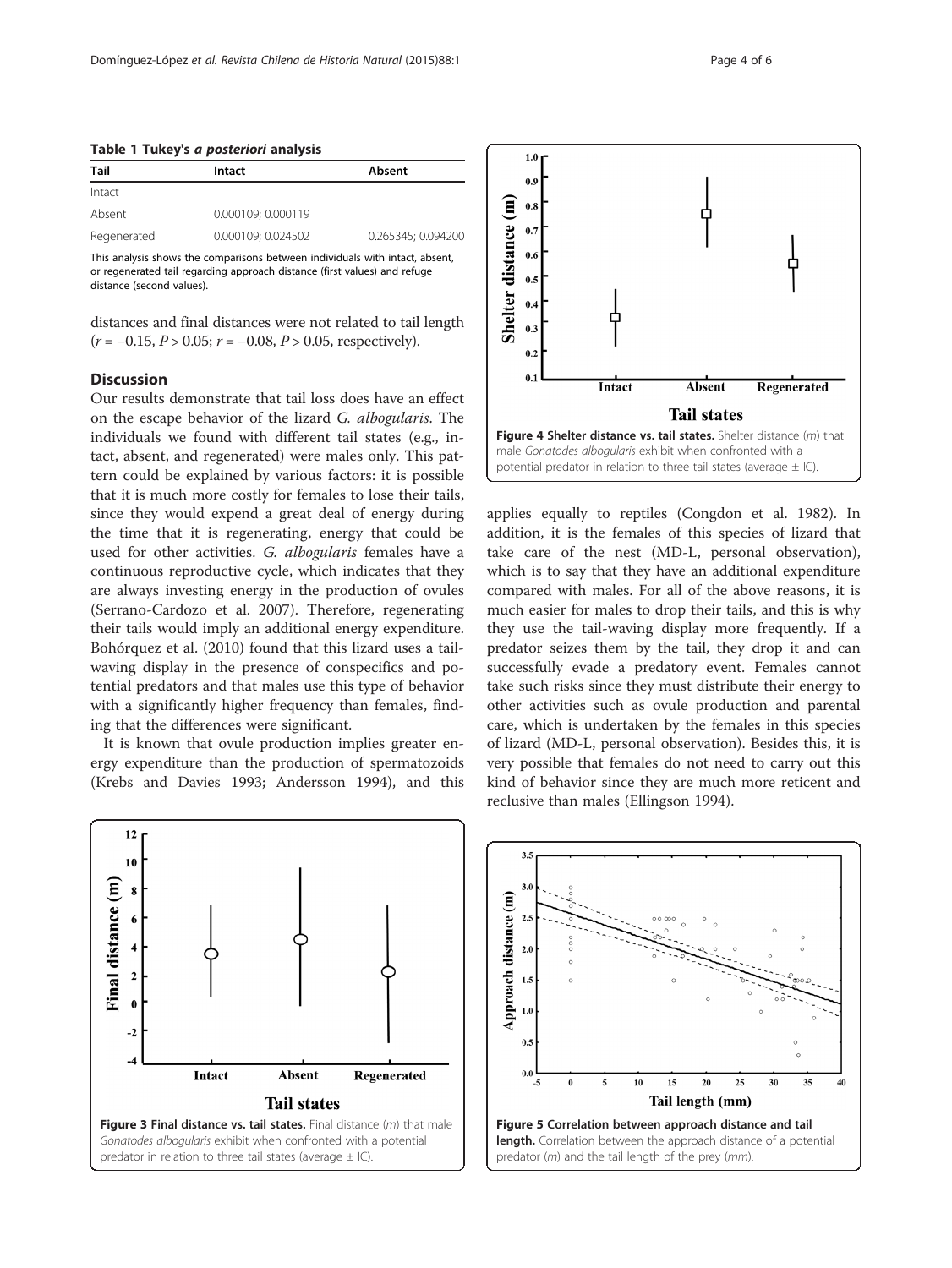<span id="page-4-0"></span>It has been demonstrated that tail loss brings about a loss of running speed, which could constitute a significant disadvantage for lizards (Ballinger et al. 1979; Punzo [1982;](#page-5-0) Dial and Fitzpatrick [1984](#page-5-0)), thus increasing the risk of predation. It has been suggested therefore that the reduction in the distance that the prey allow to the predator, after the loss of the tail, as has been seen in some ground lizards, could be combined with a change in strategy for avoiding predators. Becoming more reticent or keeping to habitats with larger objects for protection is one example of a change in strategy (Formanowicz et al. [1990](#page-5-0); Smith [1996\)](#page-5-0).

Our results reflect the fact that the approach distances were smaller in males with intact tails, indicating that individuals that have the opportunity to execute caudal autotomy allow the predator to come closer. This affirms the escape behaviors theory put forward by Ydenberg and Dill (1976), in which an animal decides to escape when the risk of predation is greater than the cost of escape; ultimately, G. albogularis males drop their tails, since it is otherwise much more likely that they would fall prey.

Our data do not show if caudal autotomy has an influence on the probability that the lizard G. albogularis would survive an encounter with potential predators (e.g., snakes, birds, and mammals; Fitch [1973;](#page-5-0) Bello 2000). However, we have demonstrated that tail loss modifies escape behavior and has direct repercussions on encounters with a potential predator, which increases the possibility that these lizards are preyed upon more easily. In addition, tail loss also induces changes in behavior that are not directly related to predation, and these modifications can indirectly affect the probability that a lizard will be captured (Fox and Rostker [1982](#page-5-0); Martin and Salvador [1993, 1997\)](#page-5-0).

We found a strong negative correlation between the approach distance and the length of the tail. In other words, when individuals have a longer tail, they allow the predator to come closer. It has been demonstrated that the tail is used to maintain balance during movement in ground habitats (Vitt and Ohmart [1975;](#page-5-0) Ballinger et al. 1979), and it has also been demonstrated that G. albogularis uses some movements that are known as tail-waving display, which act as a behavior to evade and dissuade predators (Bohorquez et al. 2010). We believe that when individuals have a longer tail, they are more agile and allow the predator to come closer. In addition, we can say that when the tail is longer, the tail-waving display is much more effective and dissuades predators more easily.

With regard to the use of space, we found that individuals with intact tails tend to be found in areas close to shelter, while individuals with absent tales move much further away from shelter. This scenario suggests that while tail loss reduces locomotive abilities in some lizards (Ballinger et al. 1979), it increases them in others (Daniels [1983\)](#page-5-0). Therefore, it is probable that tail loss does not decrease running speed in this species of lizard. However, this may contradict the negative correlation between the approach distance and tail length, since the length of the tail would be more associated with evasion and dissuasion (tail-waving display) than with running distance.

# Conclusions

Individuals who have lost the tail become more vulnerable to predation, is why you should take the race long before individuals with tail intact, G. albogularis not only uses its tail to detach, but has developed a deterrence strategy and evasion which also uses the queue. So by not having it is more exposed to predation.

There may be an effect on many variables set on escape behavior in the lizard G albogularis, however caudal autotomy seems to be a strategy that allows individuals successfully overcome a meeting with a potential predator.

#### Competing interests

The authors declare that they have no competing interests.

#### Authors' contributions

MD-L Participated in all article; AO-L participated in the design of the study and performed the statistical analysis and JZ-O participated in the discussion and conclusions.

#### Acknowledgements

We would like to give our thanks to the two anonymous editors of this text. To Daniel Ochoa for all the support provided at the study site and to the 'Variation in behavioral and demographic aspects of common amphibious species and reptiles in forest fragments and urban areas in the Department of Córdoba' project.

#### Author details

1 sección Herpetología, departamento de vertebrados, Museo de la Plata, Paseo del bosque s/n, la Plata, 1900 Buenos Aires, Argentina. <sup>2</sup>Grupo de Investigación en Biodiversidad, Universidad de Córdoba, Carrera 6 No. 76-103, Córdoba 14071, Colombia. <sup>3</sup>Departamento de Ciencias Forestales Facultad de Ciencias Agrarias, Universidad Nacional de Colombia, Medellín, Antioquia C.P. 050034, Colombia.

#### Received: 26 August 2013 Accepted: 23 June 2014 Published online: 07 January 2015

#### References

- Andersson M (1994) Sexual selection. Princeton University Press, Princeton, pp 1–599 Arnold E (1988) Caudal autotomy as a defense. In: Gans C, Huey RB (eds) Biology of the Reptilia, vol 16. Alan R, Liss, New York, pp 235–273
- Ballinger RE, Noetfeldt JW, Krupa JJ (1979) An experimental analysis of the role of the tail in attaining high speed in Cnemidophorus sexlineatus (Reptilia: Squamata: Lacertilia). Herpetologica 35:114–116
- Bateman PW, Fleming PA (2009) To cut a long tail short: a review of lizard caudal autotomy studies carried out over the last 20 years. J Zool 277:1–14

Bateman PW, Fleming PA (2011) "Frequency of tail loss reflects variation in predation levels, predator efficiency, and the behaviour of three populations of brown anoles". Biological Journal of the Linnean Society 103:648–656

- Bauwens D, Thoen C (1981) Escape tactics and vulnerability to predation associated with reproduction in the lizard Lacerta vivipara. J Anim Ecol 50:733–743
- Bello R (2000) Anolis sp and Gonatodes albogularis (yellow-headed gecko) predation. Herpetol Rev 31:239–240